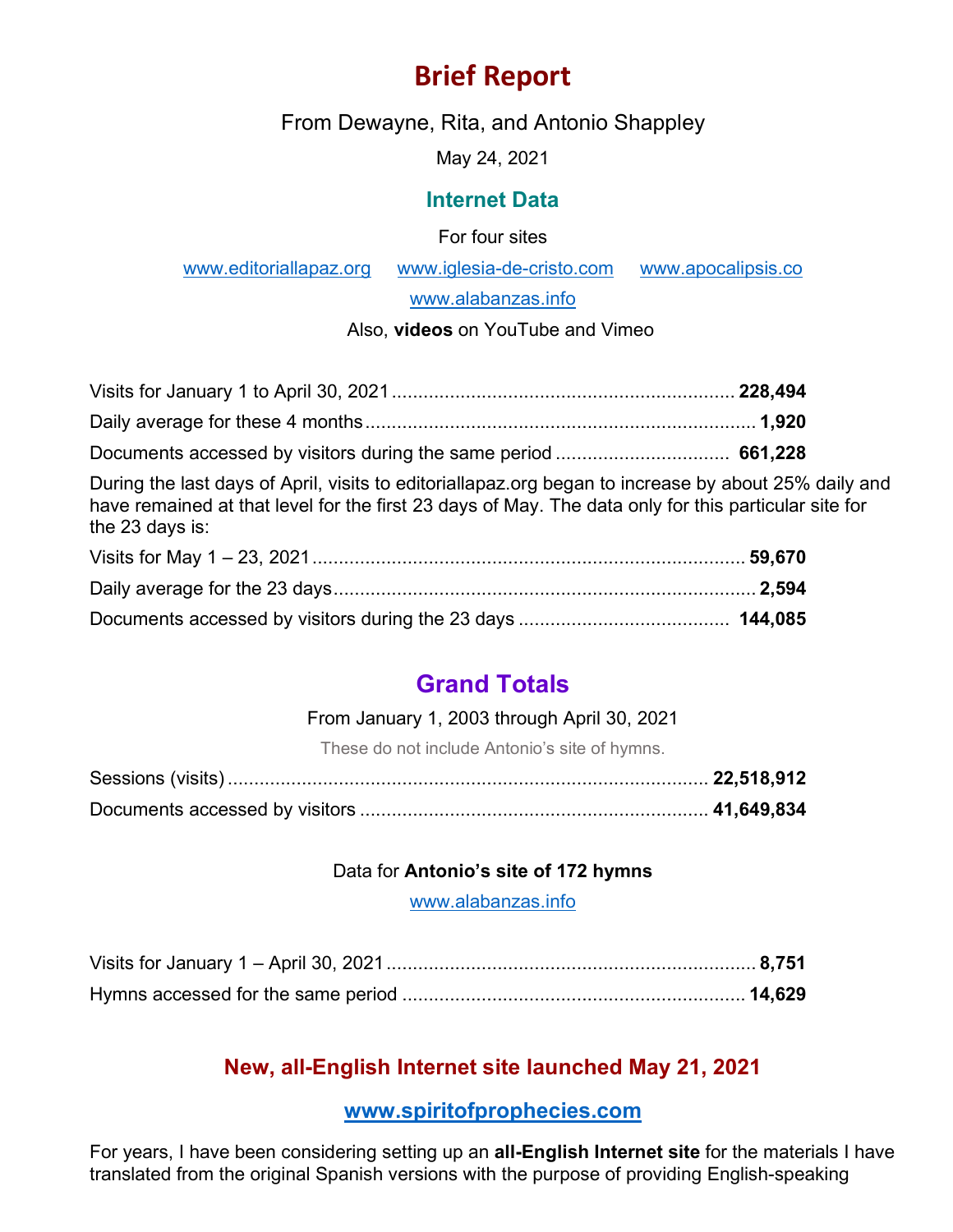supporters and other interested parties an insight into the type of content we have been developing for evangelism and edification among Spanish-speaking peoples for about 53 years.

At last, as of Friday night, May 21, 2021, **the site envisioned is a reality!**

The name of the site is **"Spirit of Prophecies**,**"** and the URL is **[www.spiritofprophecies.com](http://www.spiritofprophecies.com/)**. Following is a screen shot of the heading of the site.



I myself have designed and created the site in its entirety over the last 5 weeks, using the site creator WIX. [www.wix.com.](http://www.wix.com/) With headquarters in Tel Aviv, Israel, the company had 180,000,000 registered users in 190 countries last year.

A professional could have built the site in perhaps a fourth the time, but that route is costly. After an exploratory attempt in December 2020, this time I persisted and now have what is satisfactory to me.

On this new site, I am beginning to use, for the first time, appropriate **video clips**. Generally, they are from 6 to 70 seconds long. To my surprise, many thousands of free ones can be downloaded, and many more at a modest cost.

The **purpose** of this all-English site is to see how far we might be able to go on the platform of the Internet to help spiritually educate and evangelize the unconverted and religiously erring in the English-speaking world. 1.3 billion people in the world speak English, 360 million as their native tongue. For more on the **"purpose**,**"** the **"name**,**"** and **reasons for it**: [www.spiritofprophecies.com/about-spirit-of-prophecies.](http://www.spiritofprophecies.com/about-spirit-of-prophecies)

There are **15 articles** and **studies** on the site as of this date and **43 more** in English in the queue, most of which we will add during coming weeks, Lord willing. Adding them is not a simple matter of "copy/paste" but of inserting paragraphs from Word documents into paragraph holders in WIX, some reformatting, adjusting them to graphics, perhaps incorporating additional text, new graphics, video clips, etc.